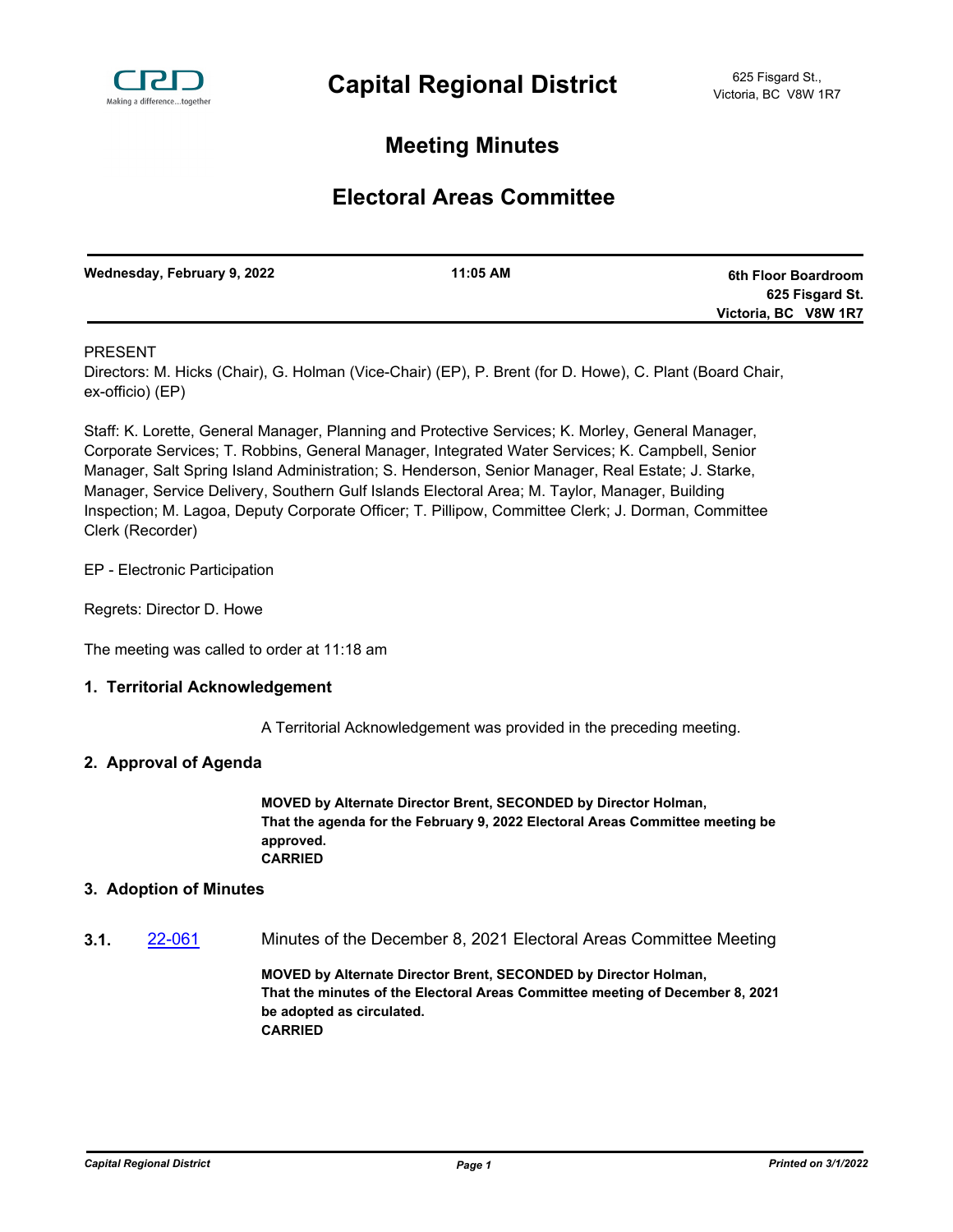#### **4. Chair's Remarks**

Chair Hicks announced that the Juan de Fuca Electoral Areas Senior Manager Iain Lawrence has taken on more responsibilities.

#### **5. Presentations/Delegations**

There were no presentations or delegations.

#### **6. Committee Business**

**6.1.** [22-021](http://crd.ca.legistar.com/gateway.aspx?m=l&id=/matter.aspx?key=8877) 2022 Electoral Areas Committee Terms of Reference

K. Lorette spoke to Item 6.1.

Discussion ensued on the name of the Salt Spring Island Community Economic Development Commission and the advocacy of the Electoral Area Committee.

**MOVED by Alternate Director Brent, SECONDED by Director Holman, That the Electoral Areas Committee receive the 2022 Terms of Reference attached as Appendix A. CARRIED**

**6.2.** [22-090](http://crd.ca.legistar.com/gateway.aspx?m=l&id=/matter.aspx?key=8946) Bylaw No. 4480 - Building Permit Information Reports - Fee Increase

M. Taylor spoke to item 6.2.

Discussion ensued on the following:

- alternatives for securing information
- the difference between an FOI and Building Permit Information Report request
- costs associated with each request alternative

**MOVED by Alternate Director Brent, SECONDED by Director Holman, The Electoral Areas Committee recommends to the Capital Regional District Board:**

**1) That Bylaw No. 4480, "Building Regulation Bylaw No. 5, 2010, Amendment Bylaw No. 3, 2022" be introduced and read a first, second, and third time; and 2) That Bylaw No. 4480 be adopted. CARRIED**

**6.3.** [22-084](http://crd.ca.legistar.com/gateway.aspx?m=l&id=/matter.aspx?key=8940) Grant Application for Anderson Cove (East Sooke) Water Service Extension

T. Robbins spoke to item 6.3.

**MOVED by Director Hicks, SECONDED by Alternate Director Brent, The Juan de Fuca Water Distribution Commission recommends the Electoral Areas Committee recommend to the Capital Regional District Board: That staff be directed to prepare and submit an application for an Investing in Canada Infrastructure Program - British Columbia - Green Infrastructure - Environmental Quality grant for the water service extension to the Anderson Cove area of the Juan de Fuca Water Distribution service area. CARRIED**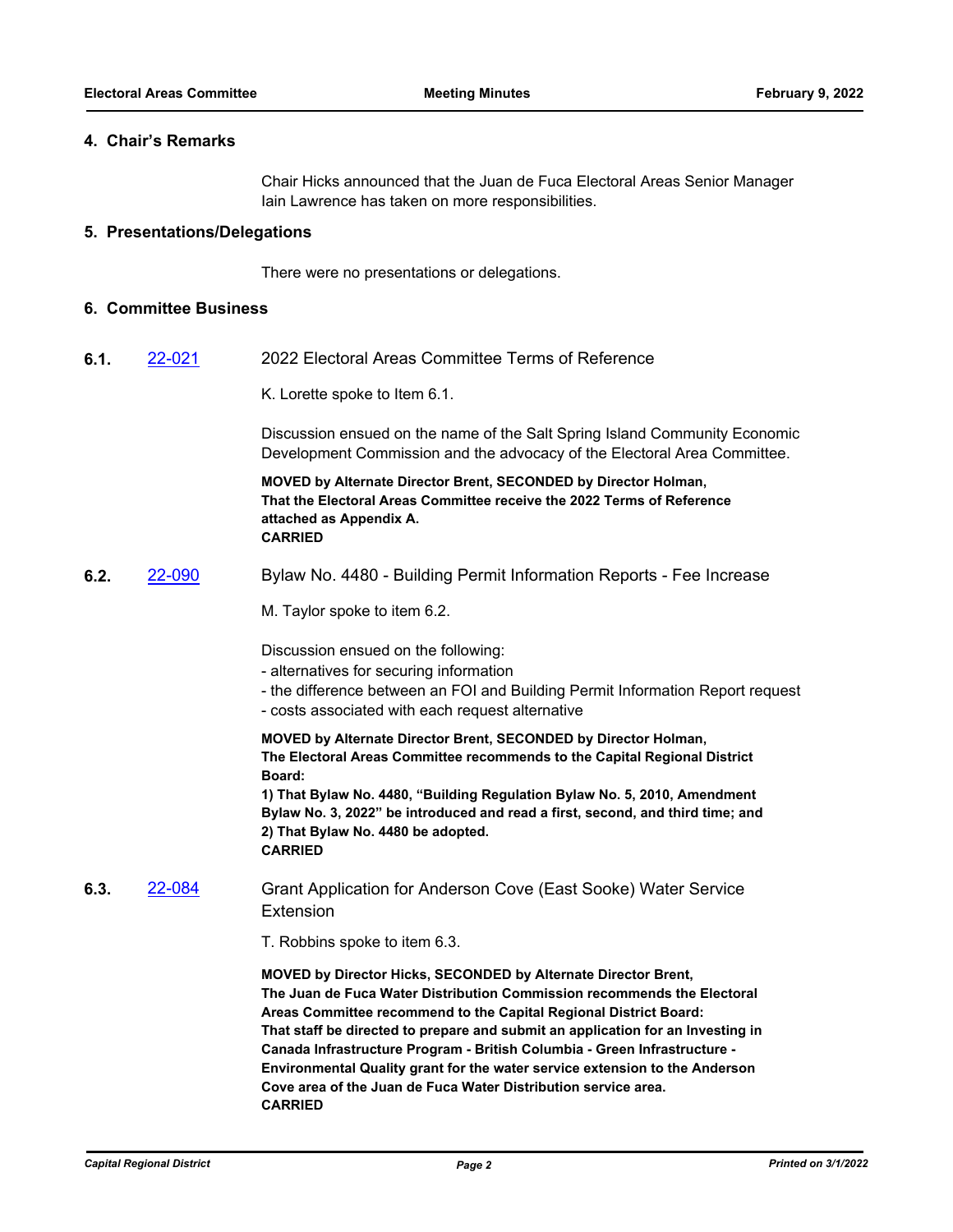| 6.4. | 22-098 | Cedars of Tuam Water New Well Grant Application, Loan Authorization<br>and Water Conservation Plan                                                                                                                                                                                                                                                                                                                                                                                                                                                                                                                                                                                                                                                                                                                                                                                                                                                                                                                                                                                                                                                                  |
|------|--------|---------------------------------------------------------------------------------------------------------------------------------------------------------------------------------------------------------------------------------------------------------------------------------------------------------------------------------------------------------------------------------------------------------------------------------------------------------------------------------------------------------------------------------------------------------------------------------------------------------------------------------------------------------------------------------------------------------------------------------------------------------------------------------------------------------------------------------------------------------------------------------------------------------------------------------------------------------------------------------------------------------------------------------------------------------------------------------------------------------------------------------------------------------------------|
|      |        | K. Campbell spoke to item 6.4.                                                                                                                                                                                                                                                                                                                                                                                                                                                                                                                                                                                                                                                                                                                                                                                                                                                                                                                                                                                                                                                                                                                                      |
|      |        | Discussion ensued on water catchments as an alternative to a new well.                                                                                                                                                                                                                                                                                                                                                                                                                                                                                                                                                                                                                                                                                                                                                                                                                                                                                                                                                                                                                                                                                              |
|      |        | MOVED by Director Holman, SECONDED by Alternate Director Brent,<br>The Cedars of Tuam Water Service Commission recommends the Electoral Areas<br><b>Committee recommends to the Capital Regional District Board:</b><br>1. That the Board supports an application for grant funding for the SSI: Cedars of<br>Tuam - New Well and Water Treatment Plant Project through the Investing in<br>Canada Infrastructure Program - Green Infrastructure - Environmental Quality<br>Program; and that the Board supports the project and commits to any associated<br>ineligible costs and cost overruns.<br>2. That the Board review, accept and endorse the Cedars of Tuam Water<br><b>Conservation Plan, Revised January 2022.</b><br>3. That staff be directed to proceed with preparing the Loan Authorization Bylaw,<br>authorizing the borrowing up to \$600,000 with the amortization term of 30 years.<br>4. That staff be directed to present the project and funding option to the<br>ratepayers; and bring forward a report to the Commission on the results of the<br>public engagement, and ratepayer's preferred electoral assent process.<br><b>CARRIED</b> |
| 6.5. | 22-093 | Investing in Canada Infrastructure Program - Green Infrastructure -<br>Environment Quality Grant Application for the Skana Water System<br><b>Storage Tank Replacement</b>                                                                                                                                                                                                                                                                                                                                                                                                                                                                                                                                                                                                                                                                                                                                                                                                                                                                                                                                                                                          |
|      |        | T. Robbins spoke to item 6.5.                                                                                                                                                                                                                                                                                                                                                                                                                                                                                                                                                                                                                                                                                                                                                                                                                                                                                                                                                                                                                                                                                                                                       |
|      |        | MOVED by Alternate Director Brent, SECONDED by Director Holman,<br>The Skana Water Service Committee recommends the Electoral Areas<br><b>Committee recommend to the Capital Regional District Board:</b><br>That staff he directed to submit an annlication for an Investing in Canada                                                                                                                                                                                                                                                                                                                                                                                                                                                                                                                                                                                                                                                                                                                                                                                                                                                                             |

**That staff be directed to submit an application for an Investing in Canada Infrastructure Program - British Columbia - Green Infrastructure - Environmental Quality grant for the project's grant-eligible costs for the Skana Water System Storage Tank Replacement.**

**CARRIED**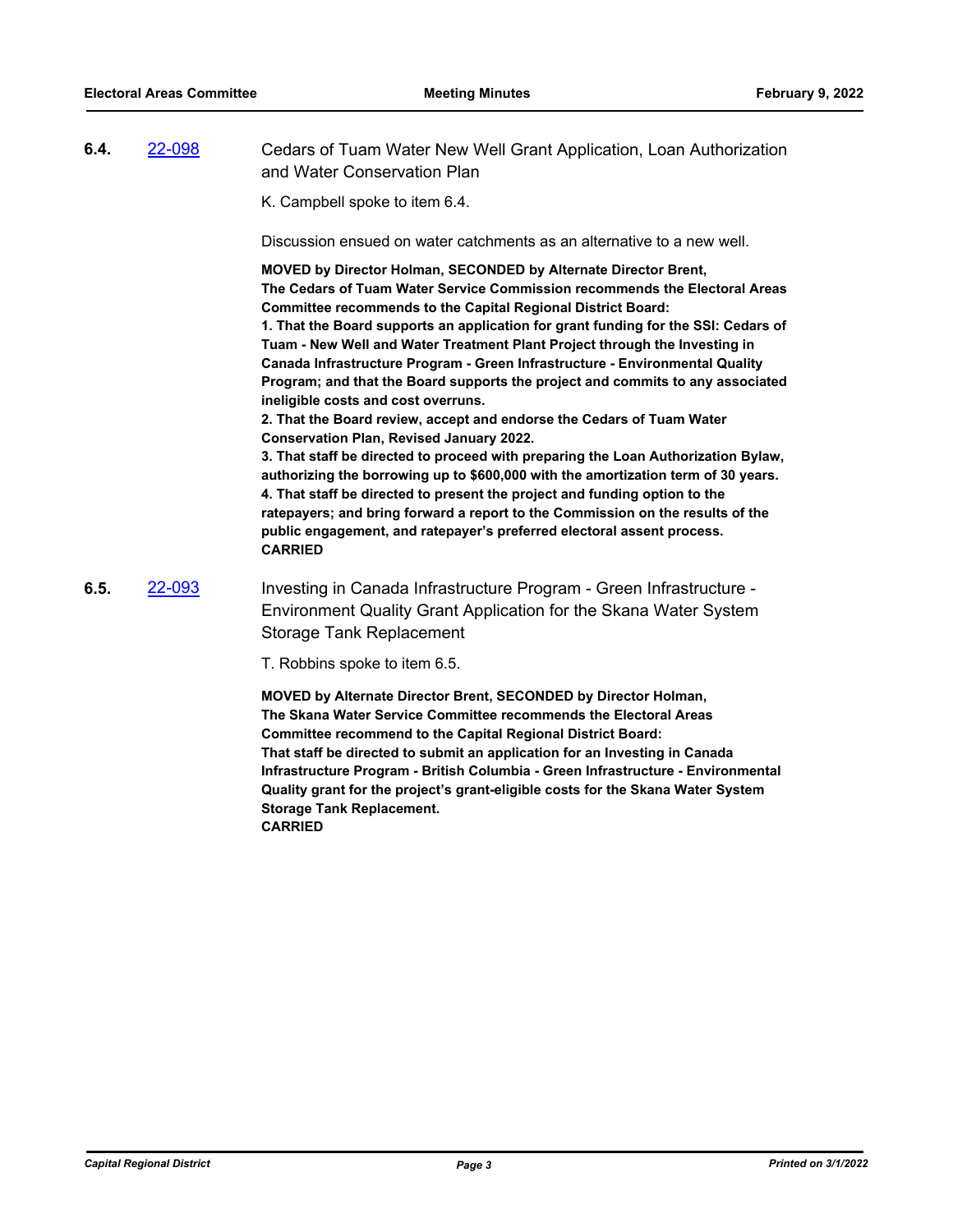- **6.6.** [22-111](http://crd.ca.legistar.com/gateway.aspx?m=l&id=/matter.aspx?key=8967) Request for Governance Study by the Magic Lake Property Owners' Society, North Pender Island
	- K. Morley spoke to item 6.6.

Discussion ensued on the following:

- concerns regarding governance
- pre-curser to incorporation study
- funding sources
- community engagement

**MOVED by Alternate Director Brent, SECONDED by Director Holman, That the Electoral Areas Committee recommend to the Capital Regional District Board:** 

**That the Board advance the request of the Magic Lake Property Owners' Society to the Ministry of Municipal Affairs to evaluate the local context of the Magic Lake Estates neighborhood on North Pender Island and request the Ministry consider funding a Governance and Services Study to examine governance concerns within the community and provide options and alternatives to address those concerns.**

#### **CARRIED**

**6.7.** [22-125](http://crd.ca.legistar.com/gateway.aspx?m=l&id=/matter.aspx?key=8981) Regulation of Vacation Rentals on the Southern Gulf Islands and Salt Spring Island

K. Morley spoke to item 6.7

Discussion ensued on the following:

- speculation and vacancy tax
- regulatory approach versus taxation approach
- short term vacation rentals zoning bylaws
- cost of staff and consultation
- similar regions with short term vacation rentals
- temporary use permits
- tax application, exemption, intention
- cost benefit analysis

**MOVED by Director Holman, SECONDED by Alternate Director Brent, That the Electoral Areas Committee recommends to the Capital Regional District Board:**

**That the Regulation of Vacation Rentals on the Southern Gulf Islands and Salt Spring Island report be received for information. CARRIED**

**Director Plant left the meeting at 12:12 pm.**

#### **Motion Arising**

**MOVED by Director Holman, SECONDED by Alternate Director Brent, That staff to prepare a report on the financial impacts of business licenses, on Salt Spring Island and Southern Gulf Islands, and the costs and benefits of the speculation and vacancy tax as applied to Salt Spring Island. CARRIED**